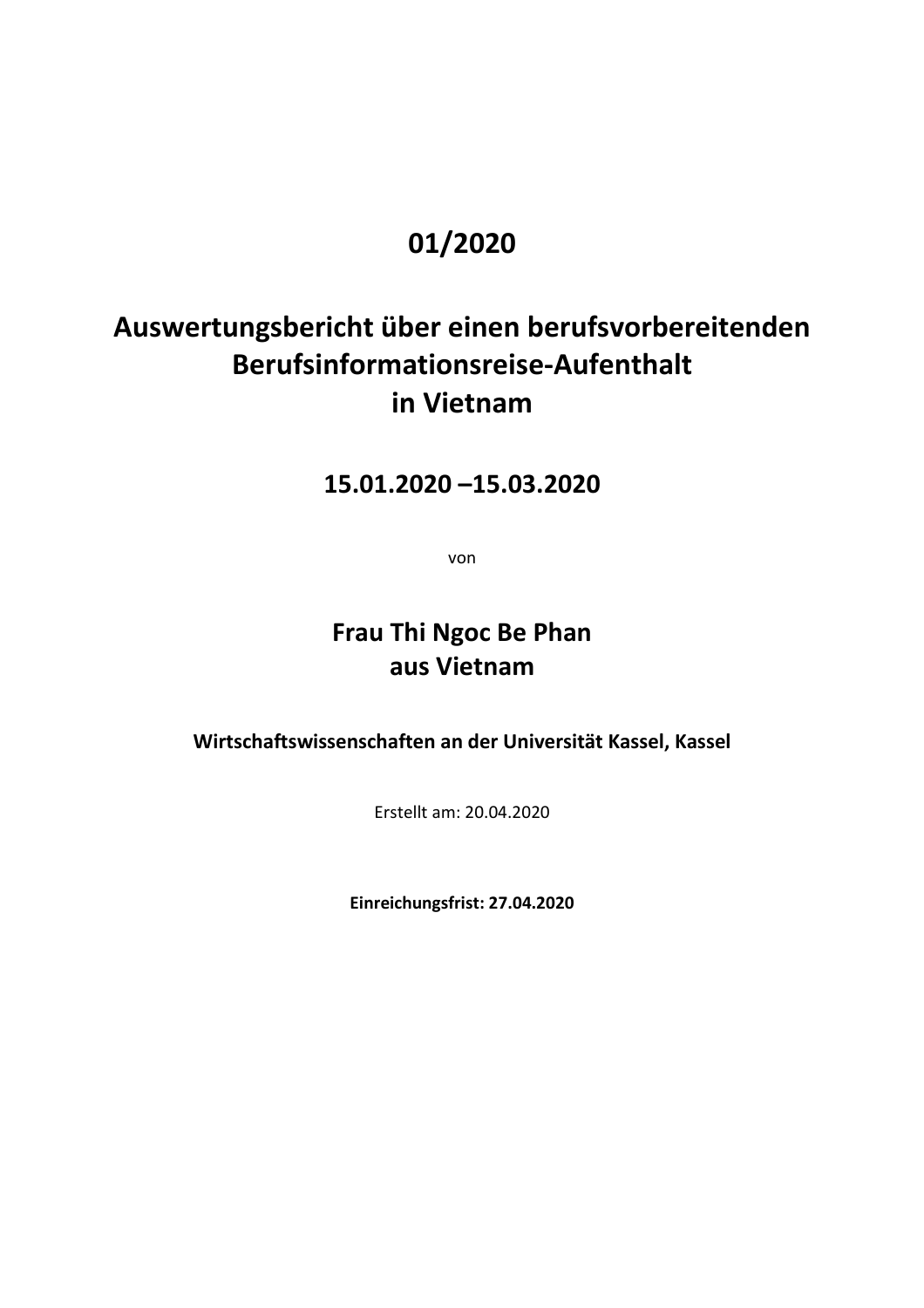It is not easy for one leaving the school to decide upon a sure path which one could follow. Everything is unfamiliar and new. This feeling can exist in each student, but mostly harder for an international student, particularly who has up to the present no job experience. And that is the reason why I surely state that participating the program Job Market Information from Stube Hessen is my great luck, and Stube Hessen is one of the best organizations for international students in Germany I have ever known. The grant supported me financially the trip back to my country that I left almost four years, counting from the beginning of my Master study to the day I freshly finished it. You have given me a chance to better know about myself, contributed to the orientation of my job path. During the visit, I have collected such experience that I think, I would never gained it in Germany, since it is very specific to my country. Therefore, I cannot wait to bring them into this report, to share what I have experienced during the past two months. In short, the report includes four main points. I will begin with a general evaluation of the visit, on how it is helpful to me. Next, I will share the experience I collected by visiting and interviewing my guests as well as the reason for some failed occasions. After that, I will bring my idea on a job that I think it is suitable for me, basing on the knowledge I have gained in the German university (as well as Vietnamese University) combined with the experience I have gained after this visit. Then I will present some of my feelings about the society, family, friends during the time I have been in Vietnam and will finish the report with some short conclusion.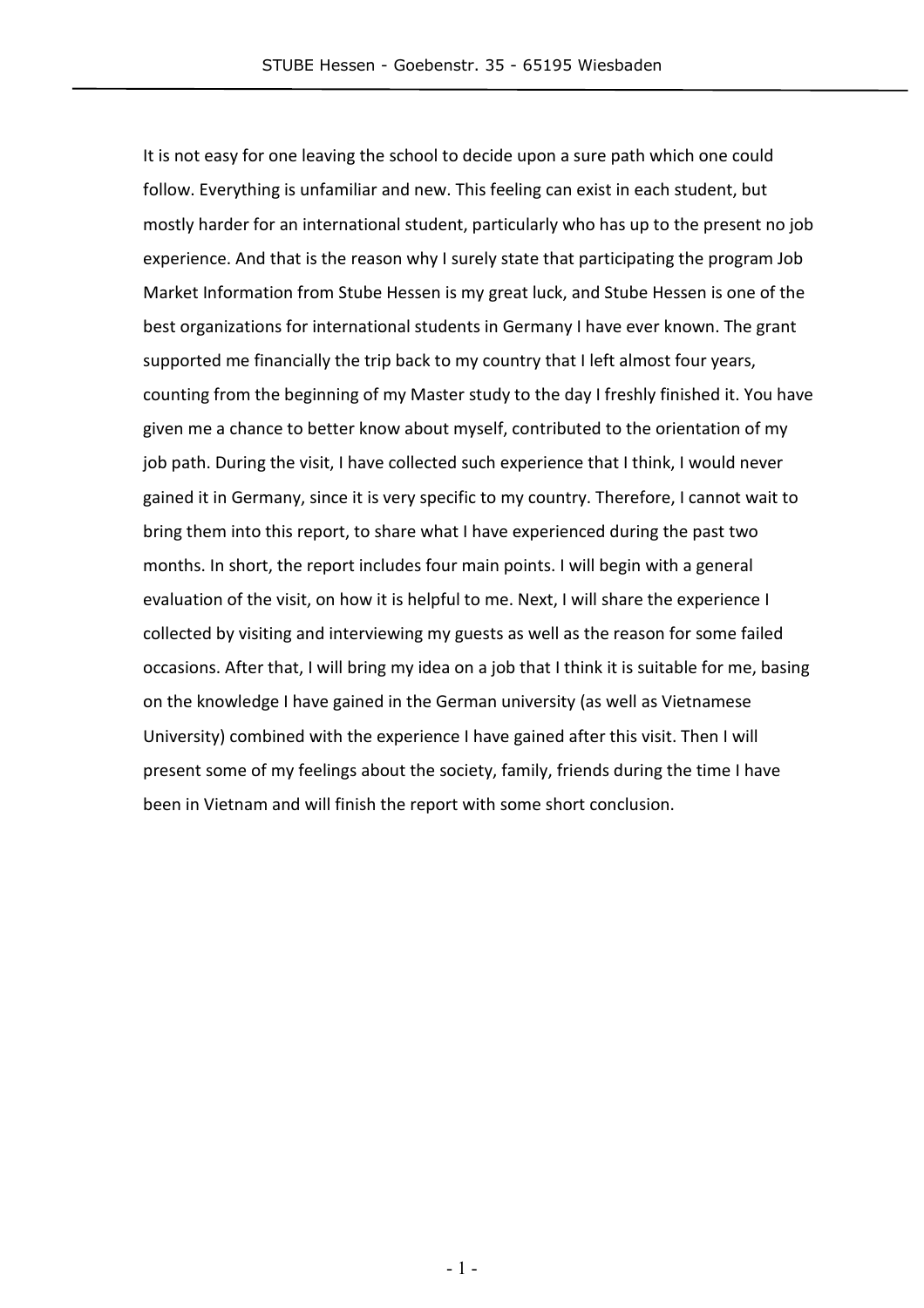#### 1. General evaluation of the visit

Before the trip, I have planned a list of interviews that I would make. These include companies, organization which are relevant to my professional knowledge. Therefore, I have expected that I would gain a lot of vocational information after the trip. However, I did not know that during that time, there raised a hectic problem to the world after. It is the current pandemia which avoided me to some visits in the plan. But still, I have had enough time to finish the most important interview in Hanoi. I even got a call for application for a job in GIZ Hanoi by the officer whom I have interviewed at that day. I have conducted other two interviews and the results that I have got is very meaningful to me. Afterall, I realized some following main points. First, there is a wide range of opportunities to work in Vietnam, particularly in Hanoi where exists high number of companies. The same case belongs to Sapa which is a city of travelling, where I can use all my best language skill, including English, French and German. The job chance in my home city (Hatinh) is smaller, but a start-up language center is not a bad idea, or I can work in a language center before starting my own project. These chances are very clear to me when I reached communication with more people. This makes the meaning of the trip greater. In short, this trip enriched my idea about my possibly true vocation in my country and gave me more insights about this than I have expected. However, it remains some shortcomings that I should overcome to fulfill my plan in the future. This raises the ideas on what I will do for my next travel to my country. To be specific, I will still make plan on where and whom I will visit. As I oriented to work my profiting from my language skill, I really want to have a start-up on a language center in the future. This requires me to investigate the market, i.e. the demand and the supply of the services for teaching and training foreign language skills. It would be great if my start up becomes true. But thinking about this in connection to my network in Germany, I suddenly think about whether a bridge of teaching German to students and bringing them to Germany for some kinds of higher education should be made at once. There is until now no language center in my city can do that. Even though a detailed plan is not on the paper now, I am dreaming about some day that I come back to my country, with a well-done plan and a good network in Germany before starting my own project.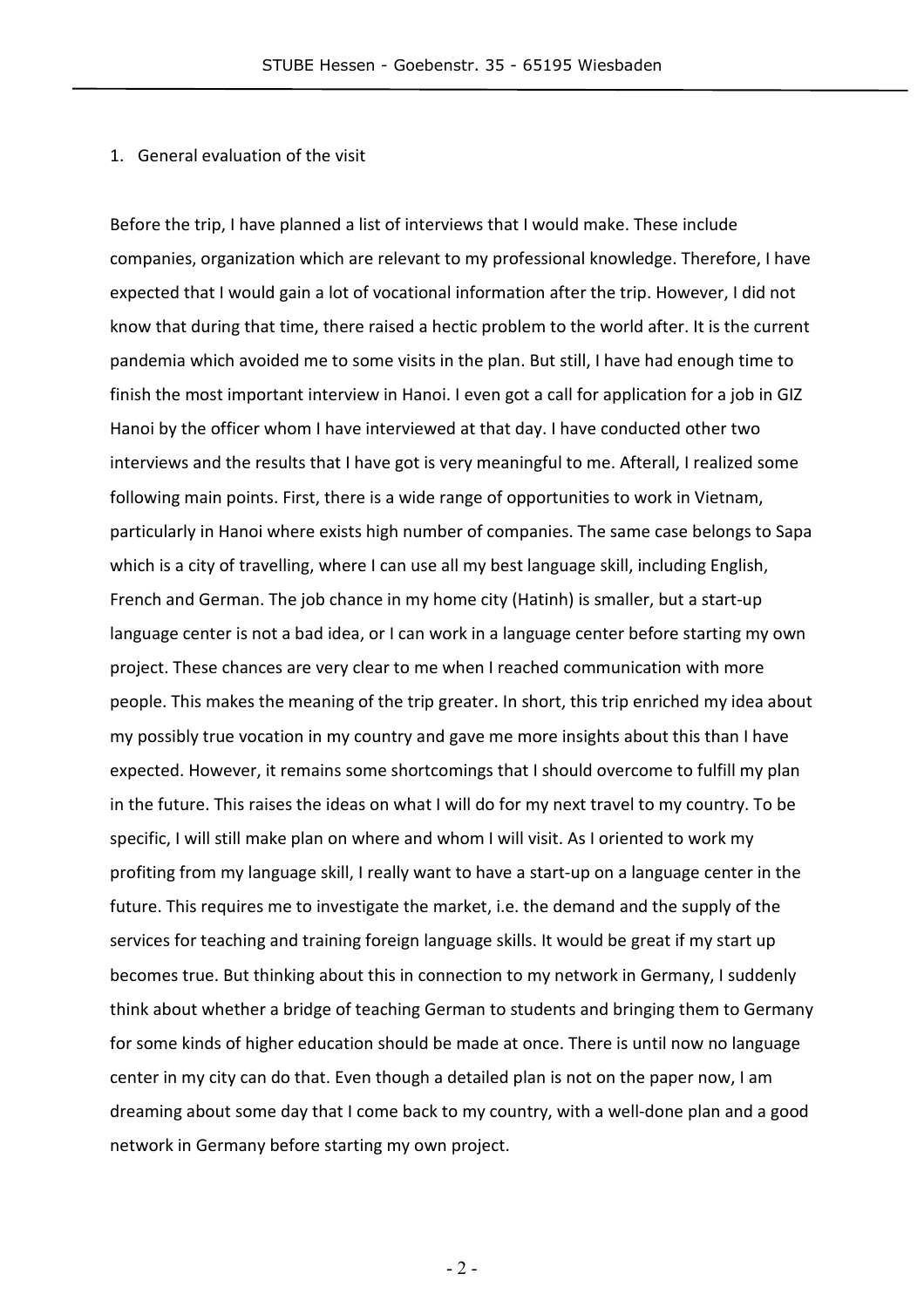#### 2. Experience with the interviews

In this section, I will present my impression about the interviews that I have taken. Two appointments were made as planned. The rested interviews following the plan were not taken due to the objective reason, i.e. the pandemia at that time leaded to a restriction in travelling. Again, Hatinh University is closed during the time therefore gave me no chance to visit and work with. Although I had some talks by phone with responsible officer of two companies in Nghean that I planned to visit, it was not efficient enough in comparison to what a face-to-face interview can work. Furthermore, the contact with Mr. Nguyen Huu Trang has realized to be busy and gave me no interview in Hanoi. However, I have tried to contact to Hatinh Department of Industry and Trade and conducted my interview with the Director and gained some good information related to my future job then. The following I will present, therefore, my impression on three interviews I have made only. In general, I experienced the interview with friendliness and respect of the officers. As the questions run about the opportunities for graduates from German University, I have gained warm welcome from each of the organization. For example, Mr. Son from Sapa hotel told me I will have many chances in Sapa if I am willing to work there. The most important skill for working there is knowledge on language as well as the culture of foreign countries, and he knows that I can do that well with my four-year stay in Germany and doing my master study in English. Mrs. Dung in GIZ welcomed me by asking to apply for one of their current position. Mr. Binh in Hatinh Department of Industry and Trade told me that there has recently been privilege for great students to find a job in the city, to work in an institution, for example. But there are not many jobs in private companies since the number of international companies counts only few. Importantly, from Mrs. Dung, I have been well informed that there is a program run by GIZ that support graduates from Germany, working in a national institution for the aim of development. This kind of support counts to some hundred euros per month and can last to maximum two years. At this point, I have already intention to be back. My own project as a start up of a language center, a job as working in the field of development, a job as supporting tourists in cities of travelling, … these possibilities run around my head and give me a real joy, raises in me a believe on the hope that I may not get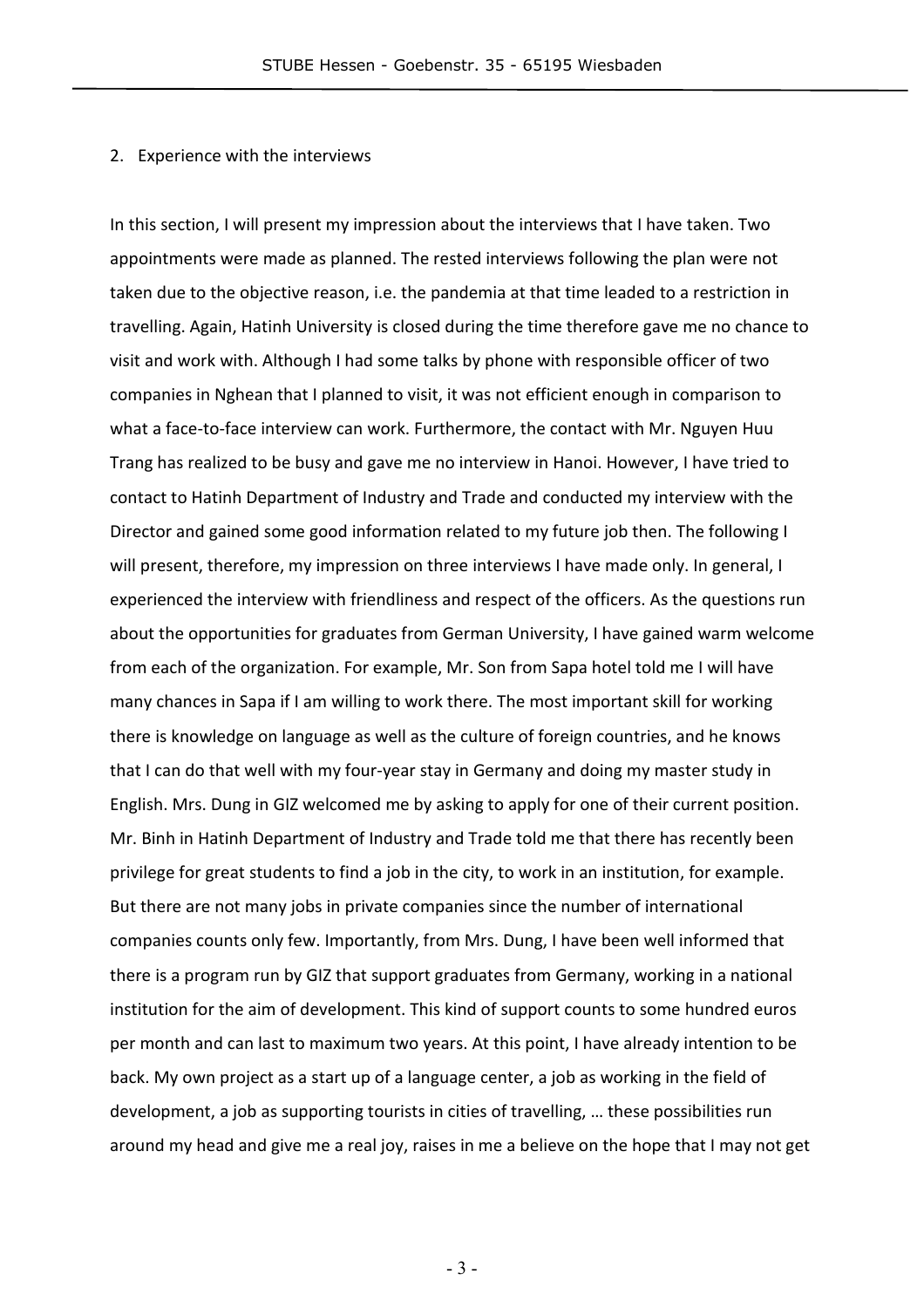much troubles with finding a job in the future. It is meaningful, at least, starting to improve my self-convince.

#### 3. Impression on society

Any job, at the end, has one common characteristic, i.e. to be helpful for human beings. In other words, it should be mentioned the role of people in connection of any tasks. The more one can get familiar with culture, and enjoy living in a specific society, the more one can get success on their road. Acknowledging this fact, I took special attention to my feeling from the first day I came back to my country. My friends warned me, that I may suffer culture shock, but I did not believe that since the time I lived in Vietnam is about five times than that in Germany. More importantly, I am a Vietnamese. However, I did experience some difficulties during that time, and it lasted longer that I thought. I had troubles at the beginning with the polluted environment in Hanoi, with crowded people in the bus to Sapa and to my home city. Then I was criticized as a naïve person as being friendly to others, even strangers, a habit that I get in Germany. Not least, the very fast changeable weather in my local city contributed to make me sick, beside time lag causing insomnia. But this is important, I had the feeling that I was like a foreigner in my home country. It is not easy to describe, just simply when you feel that your behaviors, such as smiling and say hello to strangers are not common behavior in the society, and in some seconds, you become alone among many people. Vietnamese people are not good in expressing their emotion, that is what I concluded. Generally, they are good, but they do not try to be warm outsider. And I think I have learnt to show my emotion outside better after four years living in Germany. Soon I get familiar with the environment and enjoy the time there with noting new information for the interview. At free time I searched for job information myself and learn other skills such as working with Excel and improve my English. I was happy to be around by my family members. That is why I felt such difficult for some weeks after being back to Germany. May we earn lot of money but are we still happy by being far away from our loved one. That is the question hanging in my mind during this time. I think about people, including my friends who are working in a noisy and polluted city as Hanoi, and compare to